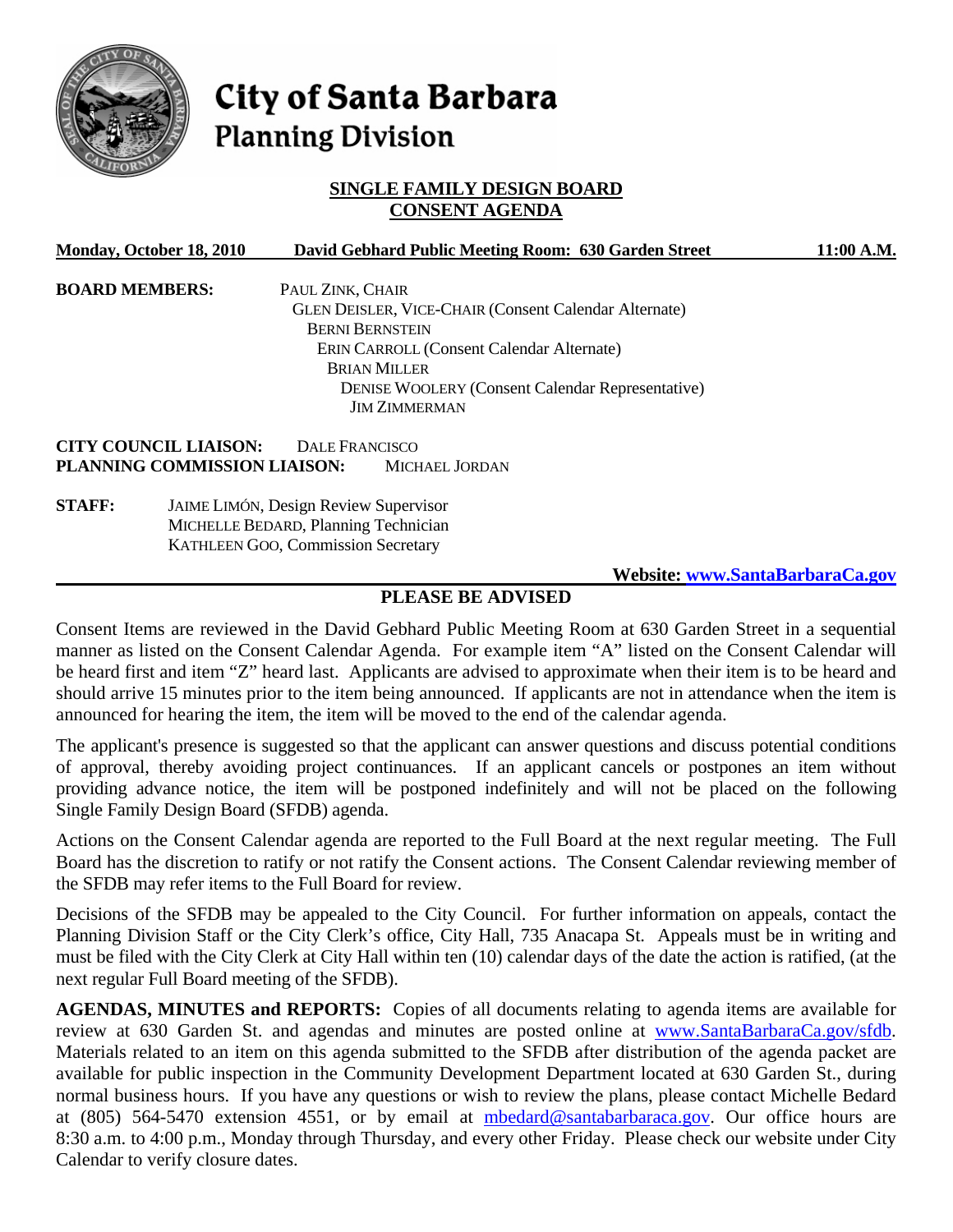**AMERICANS WITH DISABILITIES ACT:** In compliance with the Americans with Disabilities Act, if you need special assistance to gain access to, comment at, or participate in this meeting, please contact the Planning Division at (805)564-5470. If possible, notification at least 48 hours prior to the meeting will enable the City to make reasonable arrangements in most cases.

**NOTICE:** On Thursday, October 14, 2010, this Agenda was duly posted on the indoor and outdoor bulletin boards at the Community Development Department, 630 Garden Street, and online at [www.SantaBarbaraCa.gov/sfdb](http://www.santabarbaraca.gov/sfdb).

**PUBLIC COMMENT:** Any member of the public may address the Single Family Design Board Consent Representative for up to two minutes on any subject within their jurisdiction that is not scheduled for a public discussion before the Board.

## **FINAL REVIEW**

#### **A. 2010 GARDEN ST E-1 Zone**

| Assessor's Parcel Number:  | $025 - 331 - 015$         |
|----------------------------|---------------------------|
| <b>Application Number:</b> | MST2010-00216             |
| Owner:                     | <b>Girod Family Trust</b> |
| Architect:                 | Tai Yeh                   |
|                            |                           |

(Proposal for alterations to an existing 540 square foot accessory structure on a 23,086 square foot lot with an existing two-story residence. Alterations to the existing accessory structure involve a new roof designed to match the style of the existing house, which will resulting in an increase in height by two feet for a maximum of 14 feet in height, new dual glazed windows and French doors, a new trellis, a new eyebrow roof, and new dual glazed vellux low profile skylights. The project requires Staff Hearing Officer review for a zoning modification for alterations to the roof within the required interior setback)

# **(Project requires compliance with Staff Hearing Officer Resolution No. 052-10.)**

# **FINAL REVIEW**

#### **B.** 606 SUTTON AVE **R-3** Zone

| Assessor's Parcel Number:  | 037-061-010      |
|----------------------------|------------------|
| <b>Application Number:</b> | MST2010-00287    |
| Owner:                     | Harold O. Phipps |
| Designer:                  | Mark Morando     |

(Proposal to demolish an existing non-conforming one-car garage and provide two uncovered parking spaces for an existing 548 square foot one-story, single-family residence. The existing single-family house is 23% of the maximum floor to lot area ratio guideline. The proposal includes reducing the fence along the front property line to the 3.5 foot maximum allowed height, retaining and using the foundation of the garage for the relocation of the two existing 80 square foot storage sheds. 353 square feet of new grass-crete permeable paving is proposed for the two new uncovered parking spaces. A new 5 foot tall wrought iron gate is proposed to screen the uncovered parking spaces. The proposal will address violations listed under ENF2010-00299.)

#### **(Final Approval is requested.)**